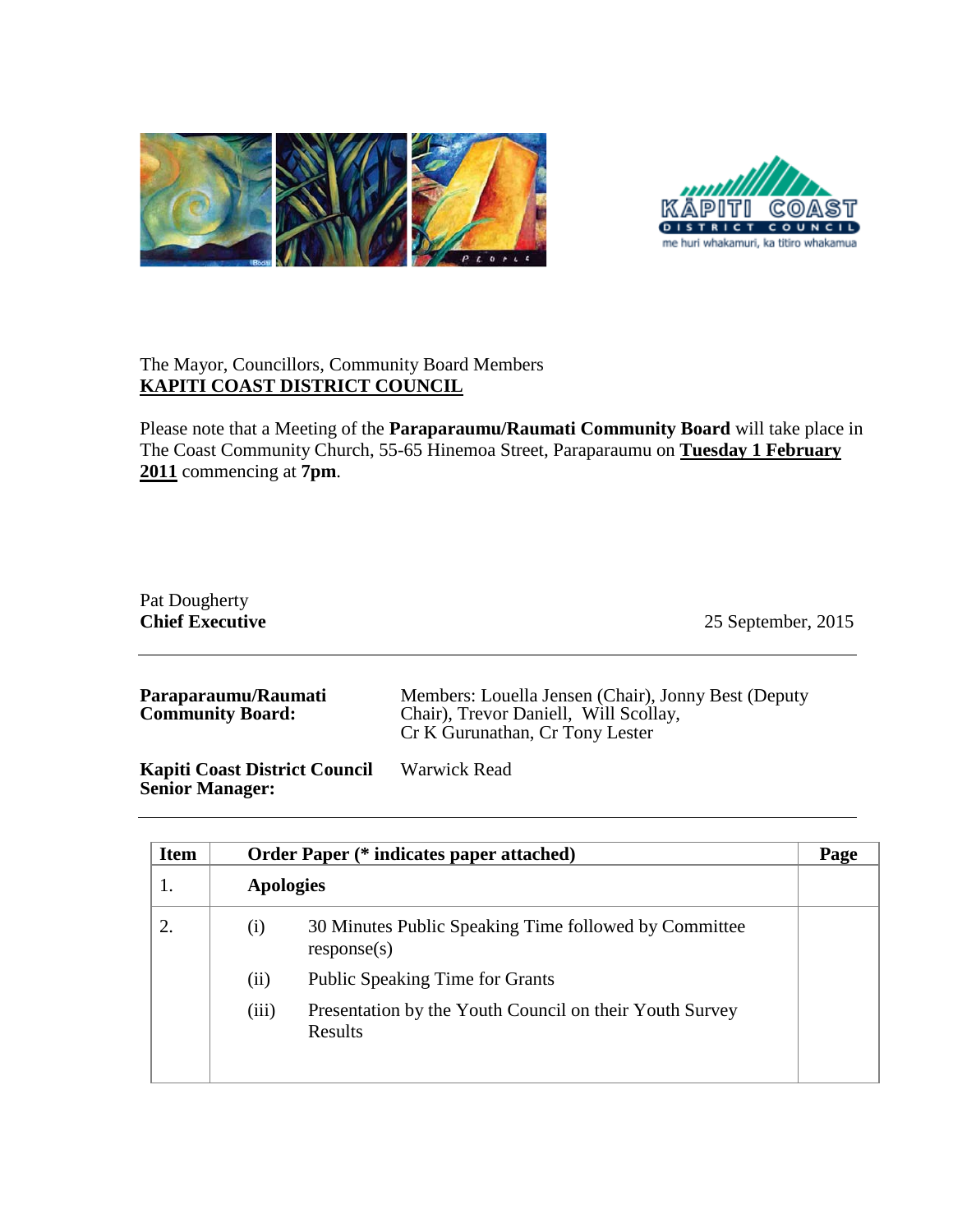| <b>Item</b> |                                                                                                | <b>Order Paper (* indicates paper attached)</b>                             | Page         |
|-------------|------------------------------------------------------------------------------------------------|-----------------------------------------------------------------------------|--------------|
| 3.          | <b>Members' Business:</b>                                                                      |                                                                             |              |
|             |                                                                                                | Leave of Absence<br>(a)                                                     |              |
|             |                                                                                                | (b)<br>Matters of an Urgent Nature                                          |              |
|             |                                                                                                | (c)<br>Declarations of Interest Relating to Items on the Agenda             |              |
| 4.          | ∗                                                                                              | <b>Consideration of Applications for Funding (FIN-11-119)</b>               | $\mathbf{1}$ |
|             |                                                                                                | <b>Accountability Reports Back</b>                                          |              |
|             |                                                                                                | <b>Minutes</b>                                                              |              |
| 5.          | ∗                                                                                              | Minutes of Previous Meeting: 14 December 2010<br>(a)                        | 12           |
|             | ∗                                                                                              | (b)<br><b>Matters Under Action Report</b>                                   | 22           |
| 6.          |                                                                                                | <b>Chairperson / Members' Report</b>                                        |              |
| 7.          |                                                                                                | <b>Expressway Submission (verbal discussion)</b>                            |              |
| 8.          | $\ast$                                                                                         | To Name a Private Right of Way off Mazengarb Road<br>$(CORP-11-104)$        |              |
| 9.          | $\ast$                                                                                         | To Name a Reserve as a Memorial to the Late Joan Sherley<br>$(CORP-11-108)$ | 30           |
| 10          | <b>Draft Class 4 Gambling Policy for Community Board</b><br><b>Consideration (CORP-11-120)</b> |                                                                             |              |
|             |                                                                                                | <b>Appendix 1</b>                                                           |              |
|             | *                                                                                              | <b>Appendix 2</b>                                                           | 37           |
|             |                                                                                                | <b>Appendix 3</b>                                                           |              |
|             |                                                                                                | <b>Appendix 4</b>                                                           |              |
|             |                                                                                                | <b>Appendix 5</b>                                                           |              |
|             |                                                                                                | <b>Appendix 6</b>                                                           |              |
| 11.         | *                                                                                              | Matai Road Industrial Area Upgrade (FIN-11-109)                             | 89           |
|             |                                                                                                | <b>Appendix 1</b>                                                           |              |
| 12.         | $\ast$                                                                                         | <b>New Seating Installation (IS-10-038)</b>                                 | 95           |
|             |                                                                                                | <b>Appendix 1</b>                                                           |              |